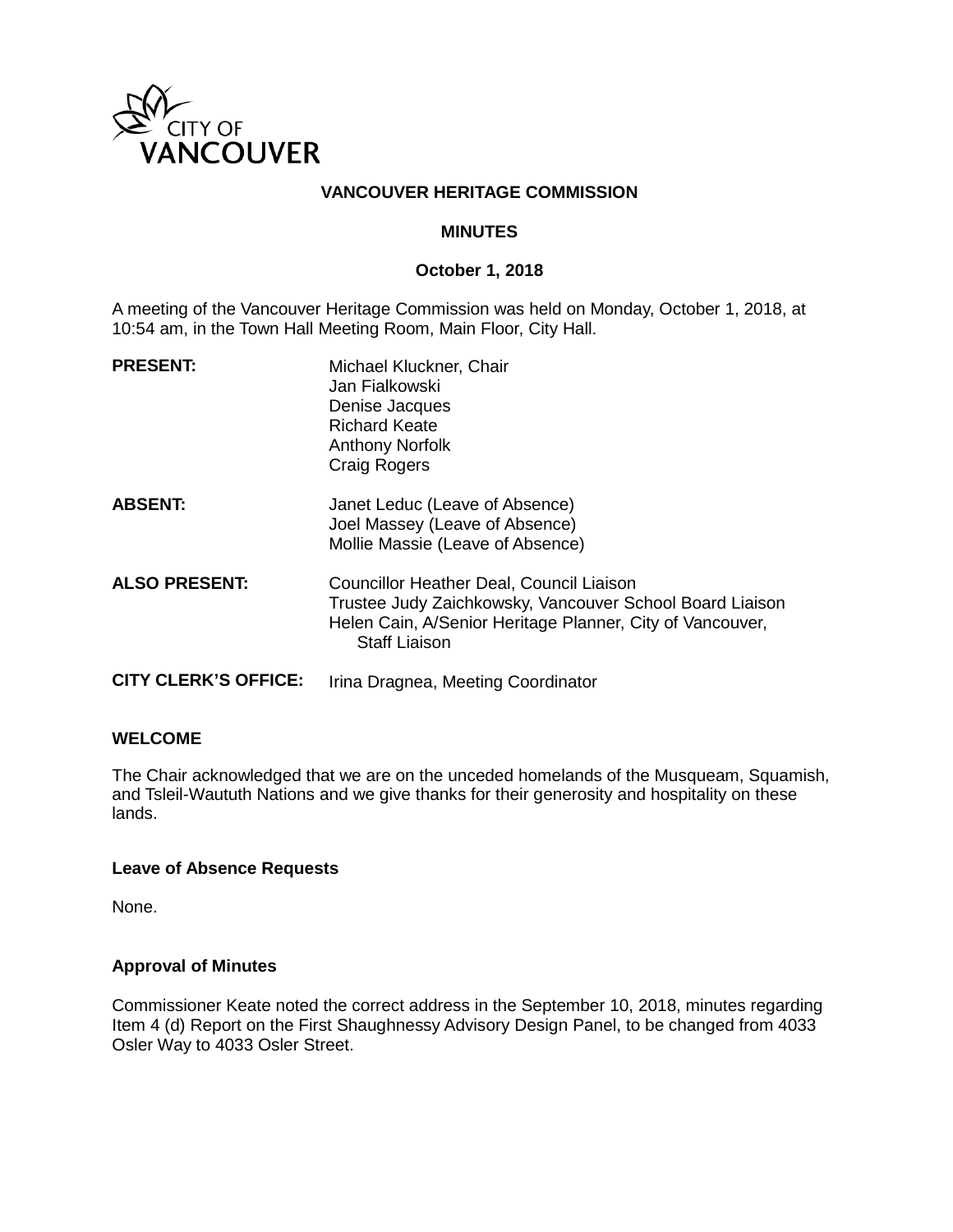MOVED by Commissioner Norfolk SECONDED by Commissioner Fialkowski

> THAT the Vancouver Heritage Commission approve the Minutes from the meeting of September 10, 2018, as amended.

CARRIED UNANIMOUSLY

### **1. Business Arising from the Minutes**

MOVED by Commissioner Fialkowski SECONDED by Commissioner Keate

> THAT the Vancouver Heritage Commission would like to acknowledge and appreciate the service Jenny Sandy has provided to the Vancouver Heritage Commission over the years.

CARRIED UNANIMOUSLY

### **2. Selection of Vice-Chair**

The Chair called for nominations for the position of Vice-Chair of the Vancouver Heritage Commission for the remaining of 2018.

MOVED by Commissioner Keate SECONDED by Commissioner Norfolk

> THAT the Vancouver Heritage Commission appoint Commissioner Fialkowski to serve as Commission Vice-Chair for the remaining of 2018.

CARRIED UNANIMOUSLY

## **3. Roundtable on Commissioner Orientation and Training**

Helen Cain, Staff Liaison, opened up the roundtable discussion with the commissioners on reintroducing orientation binders for commissioners and requesting information for topics to cover in new onboarding training. Ms. Cain asked an overarching question on what the commissioners would feel would be helpful to include in the future orientation materials and sessions.

The following comments were made informally in the workshop format:

- An introduction summary about the Commission, including the mandate that is outlined in the Commission's By-law;
- A copy of the City of Vancouver's zoning map;
- A copy of the National Standards and Guidelines for the Conservation of Historic Places in Canada;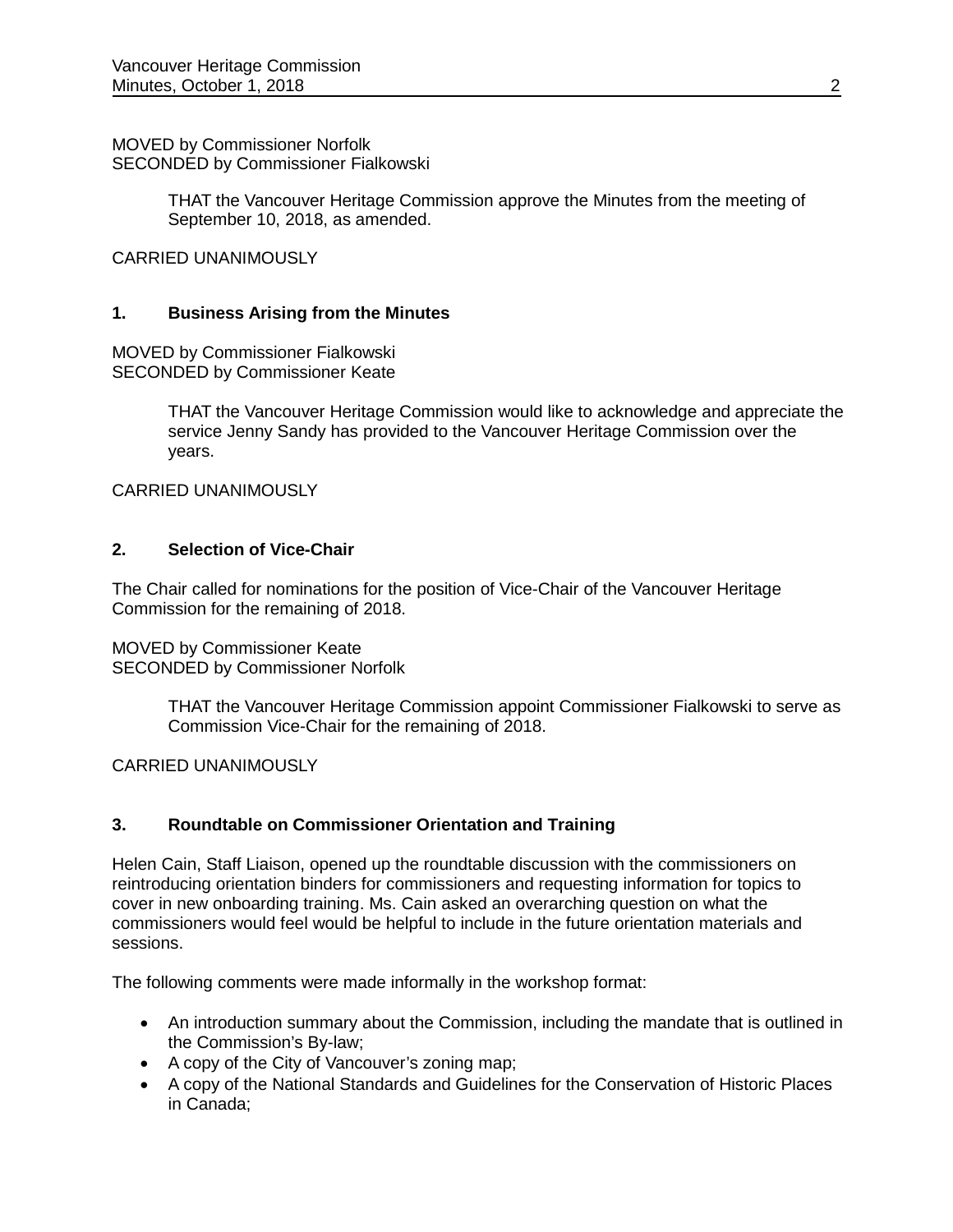- Examples of case studies/illustrations on past heritage projects in Vancouver;
- Tools available for built heritage and intangible cultural heritage and how these can be used now and in the future through the Heritage Strategy and 10 Year Action Plan;
- The addition of a rolling Staff Update item on all future Commission meetings' agenda for staff to provide updates on in-stream work and for Commissioners to ask any questions about the status of applications and policy;
- An introduction social, in which commissioners can learn about each other's backgrounds and have the opportunity to create a common ground, share knowledge and reflect on the types of questions that may arise;
- A chart/table summarizing the different zoning districts;
- As the Commission does not receive the staff report on an application, they wish to see more details on the policy context and analysis of an application when it comes to the Commission, such as heritage policies in the local area plan, existing zoning and appropriateness of the proposal in relation to the National Standards and Guidelines;
- The potential creation of a new joint ad hoc advisory group with membership from the Heritage Commission and Design Panel to review applications that involve both heritage conservation and new buildings and/or new additions to a heritage building; and
- Guidance on values-based conservation approaches to policy analysis and tools for addressing cultural heritage and cultural recognition in projects including examples of how this has been done well in other places.

The Commission thanked staff and is looking forward to working together on this project.

**\* \* \* \* \***

The Commission recessed at 12:28 pm and reconvened at 12:40 pm.

**\* \* \* \* \***

## **4. New Business**

## **(a) Report on Development Permit Board**

Commissioner Norfolk led the other Commission members to the project model of 325/333 Carrall Street, which has been postponed and will be going to the Development Permit Board in December 2018.

## **(b) Staff Update**

Helen Cain, Staff Liaison, updated the Commission on the posting of the Senior Heritage Planner position. The posting is now closed and a successful candidate will be appointed soon.